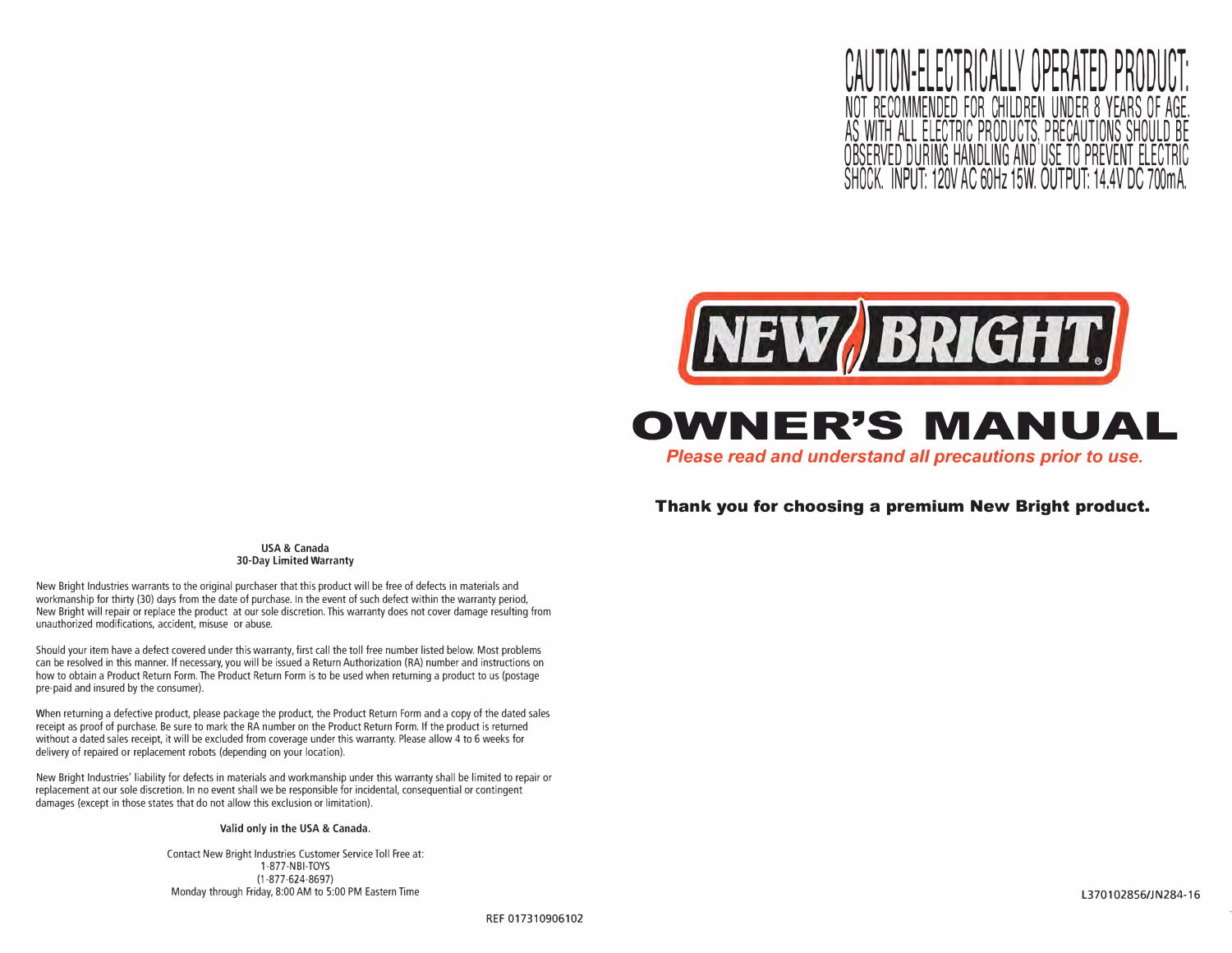# **CONTENTS**



## **CAUTION!**

Do not recharge Battery Pack if it is hot or warm to the touch. Allow Battery Pack to cool before recharging. Recharging a hot or warm Battery Pack will shorten the life of the Pack.

Do not recharge a Battery Pack if it appears to be damaged or leaking.

Always unplug Charger when not in use.

Always remove Battery Pack from Battery Compartment when not in use.

Do not dispose batteries in fire. Leakage, explosion and personal injury may occur.

Dispose of Lithium Ion Battery Pack properly.

Do not attempt to disassemble Battery Pack or Charger.

Do not use Battery Charger for any use other than instructed in this booklet.

Only an adult should charge Batteries.

Do not attempt jumps or tricks with this robot.

# **VEHICLE BATTERY**

### Charging



- 1. Insert the 12.8V Lithium Ion rechargeable battery pack securely into the charger and push up to lock. Be sure the arrows are properly matched (as shown above).
- 2. Plug the Charger into a standard indoor electrical outlet. This power unit is intended to be correctly orientated in a vertical or wall mount position.
- 3. Allow battery to charge for 1-1.5 Hours. Charging Status Light will be solid red while battery is charging. When charging is complete, light will blink green.
- 4. To remove the battery, press and hold the release button and slide battery down to unlock.
- 5. Charge will last approximately 20-30 minutes depending on terrain and driving style.

IMPORTANT: It is normal for the battery pack to become warm after charging and/or use. Be sure to allow the battery pack to cool before using or recharging. Recharging a warm battery pack will greatly reduce the battery life.

### **ATTENTION PARENTS:**

. The Battery Charger & Battery Pack need to be periodically examined for potential hazards. Any potentially hazardous parts need to be repaired or replaced.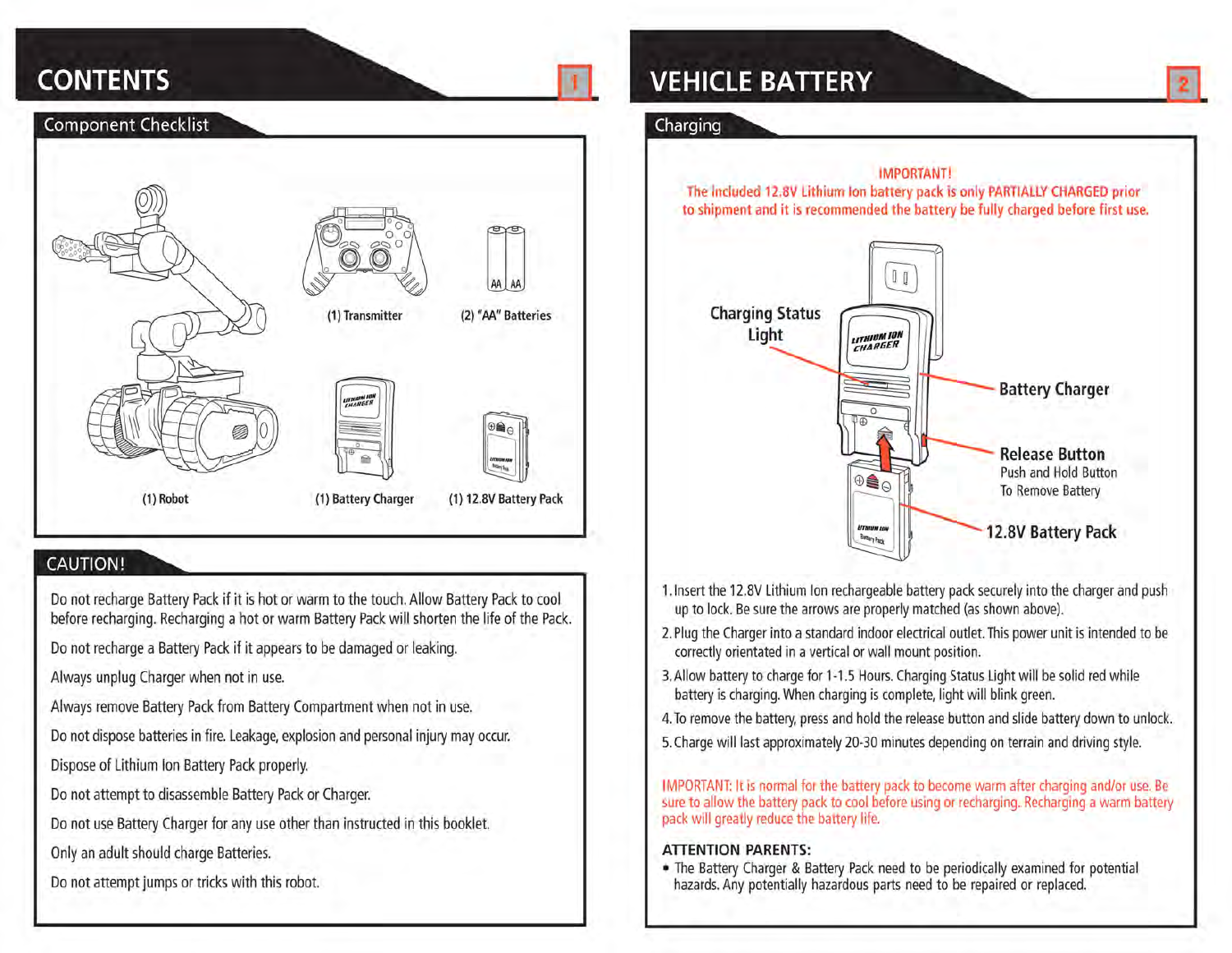# **TRANSMITTER**

### **Battery Installation**



# **VEHICLE**

### **Battery Installation**

battery compartment and slide battery forward in direction of arrow. Once in place, turn locking tab to keep battery pack secure."

Locate and align arrow on battery pack with arrow inside battery compartment. Place battery pack in









OPEN ON/OFF Switch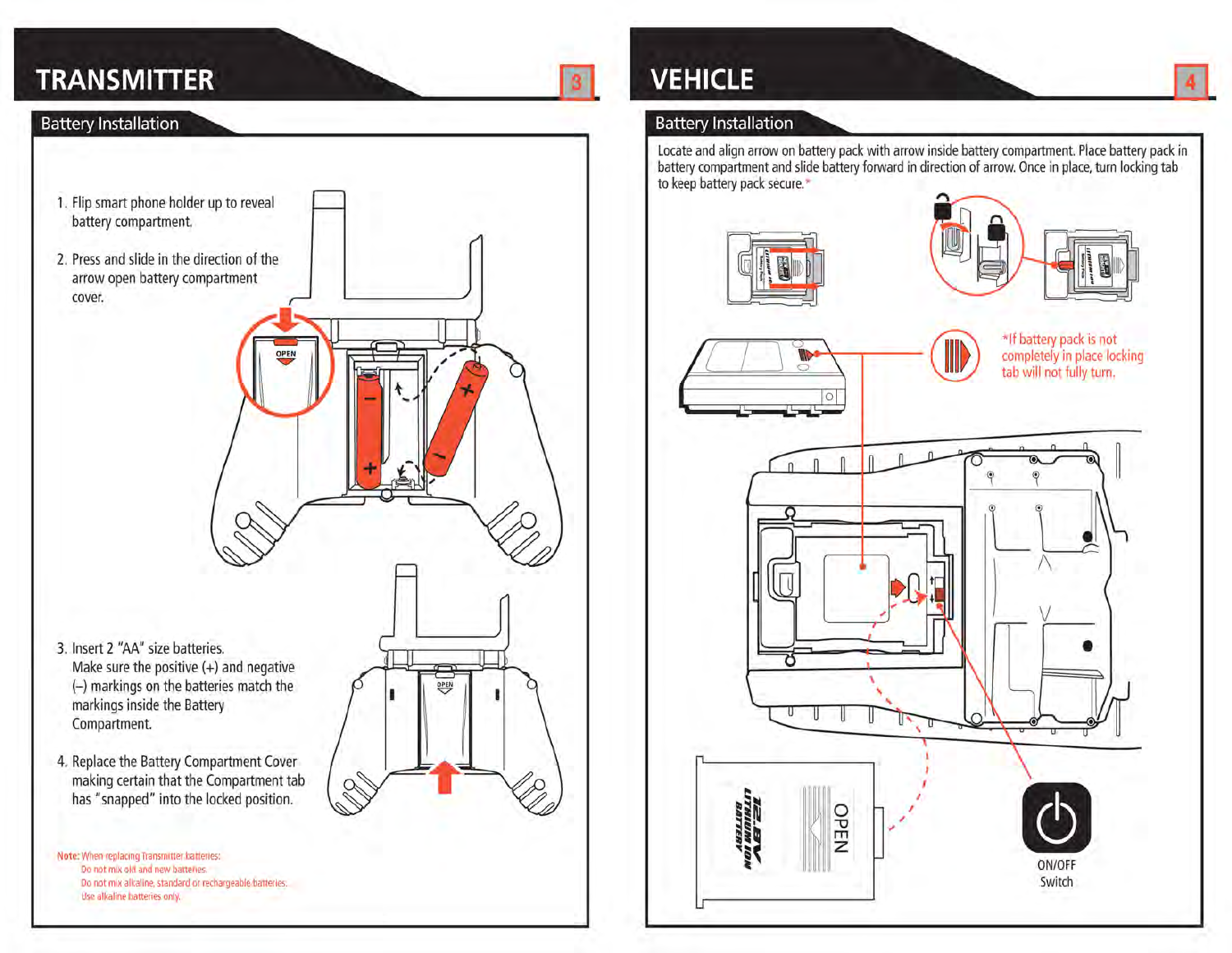# **CAMERA & APP**

## **APP**

Operation of the iRobot camera requires the user to download/install the FREE New Bright iRobot app onto an existing smart device.



Google play

Apple Users: Search "New Bright iRobot" in the App Store; Download.

Android™ Users: Search "New Bright iRobot" in Android Market or Google Play; Download.

## Camera Set Up

- 1. Install batteries in transmitter (See instructions on page 3).
- 2. Install a fully charged battery pack into robot and move switch to the "ON" position (See instructions on page 4).
- 3. Press "Camera On" button on Transmitter. A red LED light under the camera lens will be illuminated while camera is setting up. Robot will beep while a connection is being established (It may take up to 20 seconds for the first beep). After a short pause (approx. 20 seconds), Robot will continue to beep every 3 seconds while connecting.
- 4. Once a connection has been made, the Robot will make 3 rapid beeps. The LED light will flash and then turn off. The camera is now ready for use.
- 5. Locate and select the camera's WiFi address on your smart device (WiFi address can be found on the backside of the camera).
- 6. Once a secure WiFi connection is made launch the New Bright iRobot App on your smart device and select "New Bright iRobot".
- 7. The Camera is now streaming a live video feed to your smart device. You can now attach your device using the bracket mount on top of the transmitter. (See instructions on page 7 item number 8)

Complete app features can be found at www.newbright.com



**WiFi Address** 



# **TRANSMITTER**

## **Control Map**



## Syncing

This transmitter is equipped with 2.4GHz technology which allows up to 12 robots to be raced at the same time.

Once robot and transmitter batteries have been correctly installed and robot ON/OFF Switch is in the ON position, the transmitter will automatically sync with the robot.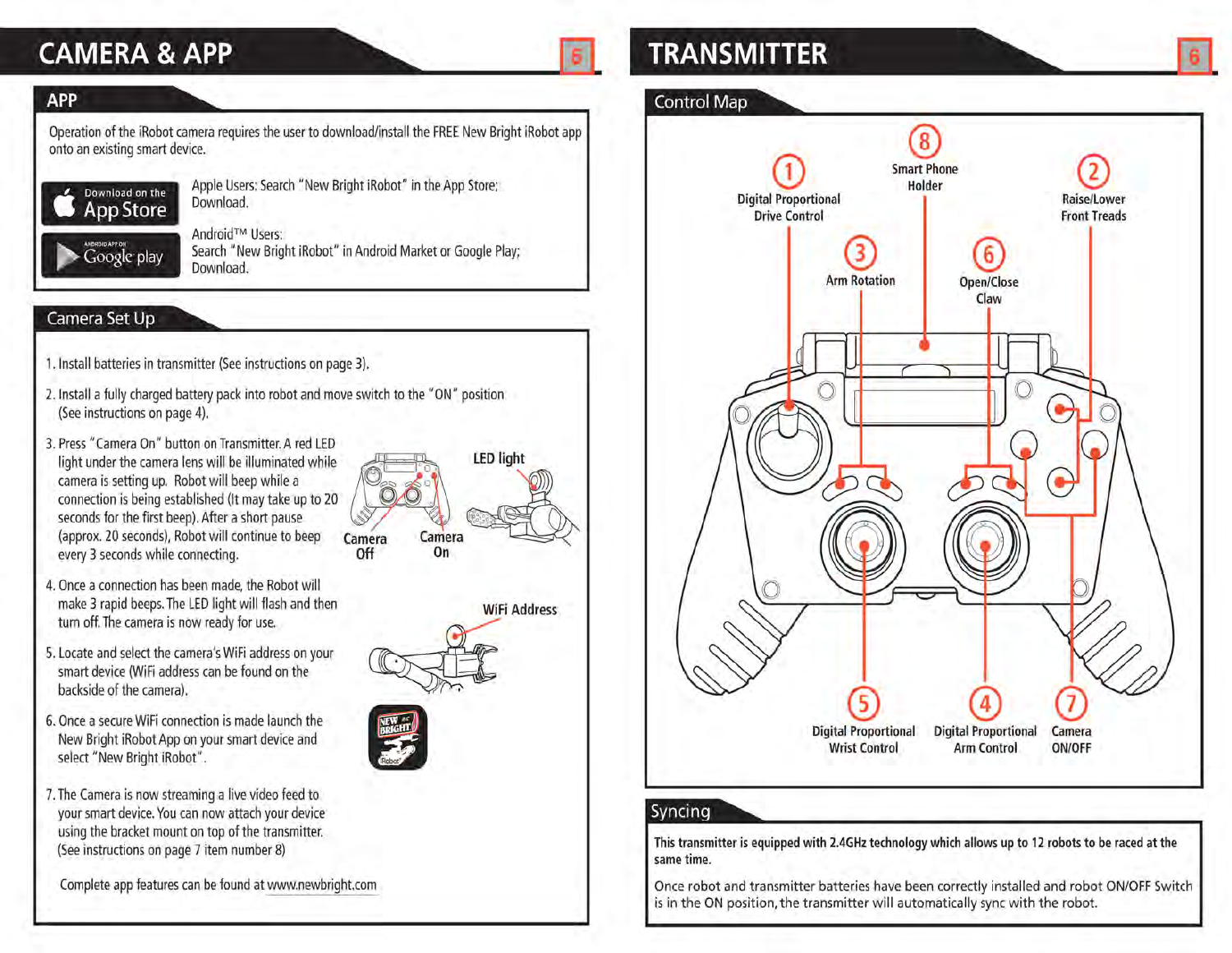# **TRANSMITTER**

## **Control Details**

### **Digital Proportional Drive Control**

Push Joystick Forward for Forward Driving. Pull Joystick Back for Reverse Driving. Push Joystick Left for Left Turning. Push Joystick Right for Right Turning.

### **Raise/Lower Front Treads**

Push and hold Top Button to Raise the front treads. Continue to hold to rotate treads 180° for Storage Mode. Push and hold Bottom Button to lower front treads. Continue to hold to lift robot up. Release buttons to stop.

#### 3 **Arm Rotation**

Push and hold Left Button to Rotate Arm Left. Push and hold Right Button to Rotate Arm Right. Release buttons to stop rotation.

## **Digital Proportional Arm Control**

Push Joystick Forward to Raise Arm. Pull Joystick Back to Lower Arm. Push Joystick Right to Move Arm Forward. Push Joystick Left to move arm Backward.

#### 5 **Digital Proportional Wrist Control**

Push Joystick Forward to Raise Wrist. Pull Joystick Back to Lower Wrist. Push Joystick Right to Rotate Claw Clockwise. Push Joystick Left to Rotate Wrist Counter-Clockwise.

#### 6 **Open/Close Claw**

Push and Hold Left Button to Open Claw. Push and Hold Right Button to Close Claw. Release Buttons to Stop.

Camera ON/OFF

#### 8 **Smart Phone Holder**

Locate the Smart Phone Holder at the back of the transmitter. Flip forward into the upright position. Next, gently pull up on the clamp while sliding phone in. Release clamp when phone is in place.



# **ROBOT FUNCTIONS**

### **Function Locations**

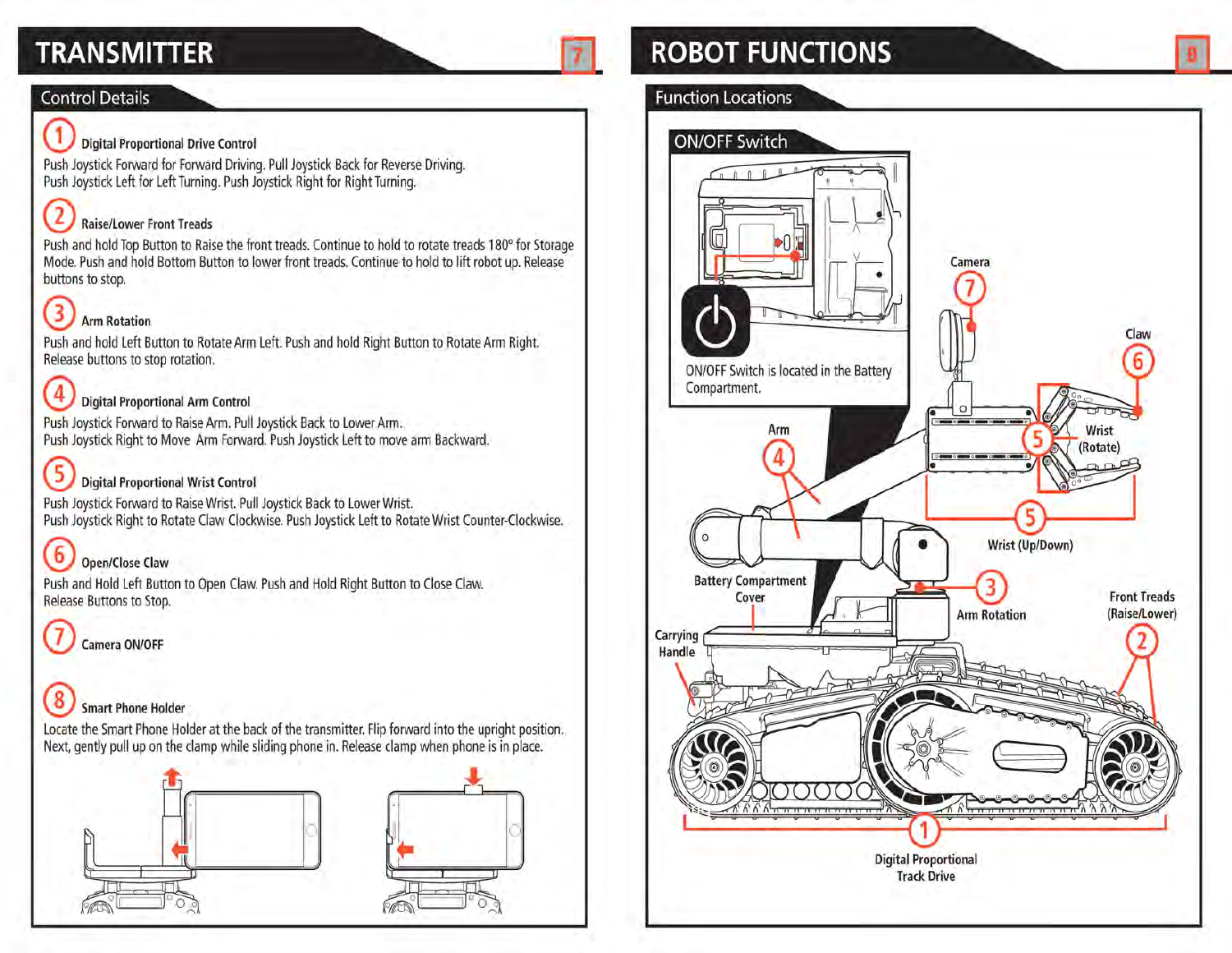# **ROBOT FUNCTIONS**



# **ROBOT FUNCTIONS**

### Operations

 $\overline{9}$ 

### **SIMULTANEOUS MOVEMENTS**

To master controls, try out the different movement combinations listed below.



10



## **ARM COMBINATIONS**

Press and hold the indicated joystick and button(s). Use this combination to rotate the arm while raising or lowering it, or while moving it forward or backward. This maneuver is useful for reaching.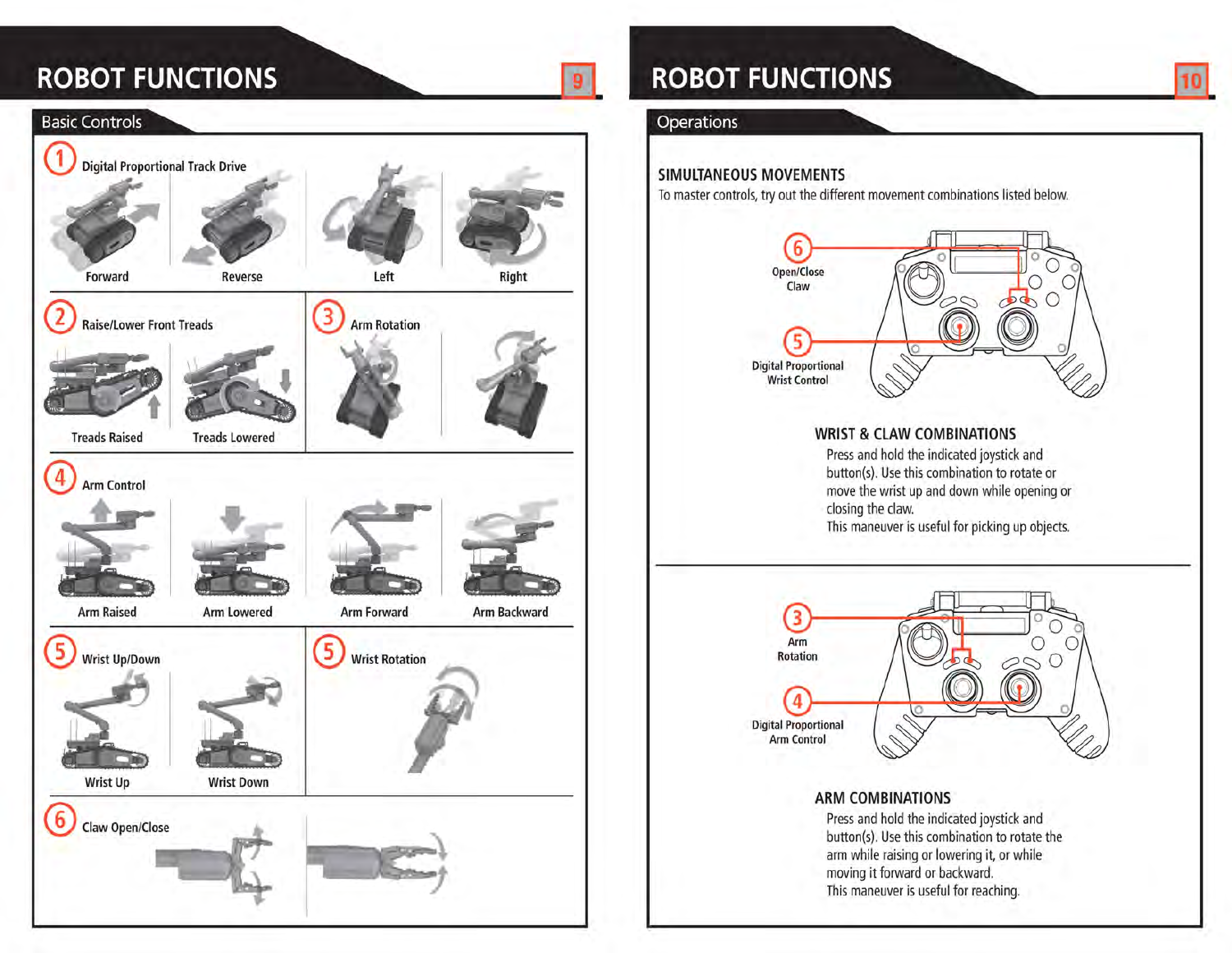# **ROBOT FUNCTIONS**



### **WRIST, ARM & TREAD COMBINATION**

Press forward on the indicated joysticks while pressing the indicated button. Use this combination to lower the front treads while raising the arm and wrist. This maneuver is useful for reaching high places.

# **SUPPORT**

## Troubleshooting

### Problem - Robot does not move or moves slowly.

- Has the Battery Pack been installed in the robot?
- Has the rechargeable Battery Pack been fully charged?
- Are the metal contact tabs touching, rusty or dirty in the battery compartment?
- Make certain there are fresh alkaline batteries in the transmitter and that they have been installed in the correct position.
- Are the (+) and (-) markings on the alkaline batteries in the same position as the (+) and (-) markings in the Transmitter Battery Compartment?
- Are the  $(+)$  and  $(-)$  markings on the Battery Pack in the same position as the  $(+)$ and (-) markings in the Battery Compartment?
- Make certain that the robot ON/OFF switch is in the "ON" position.

## Problem - Camera image not showing up on smart phone.

- Is the WiFi enabled on the device?
- Has the camera app been installed on the device?
- Is WiFi available in the area and working properly?
- Has the camera WiFi address been properly entered?

## Problem - Robot moves by itself or exhibits reduced range from the transmitter.

- Make certain there is no outside radio interference in your area. The best way to test this is to take the robot as far away from radio towers, electrical lines or tall buildings as possible to ensure no further radio interference will occur.

## Pro Tip:

Proceed slowly and make minor adjustments to your position as you go. Climbing should not be attempted at high speeds.